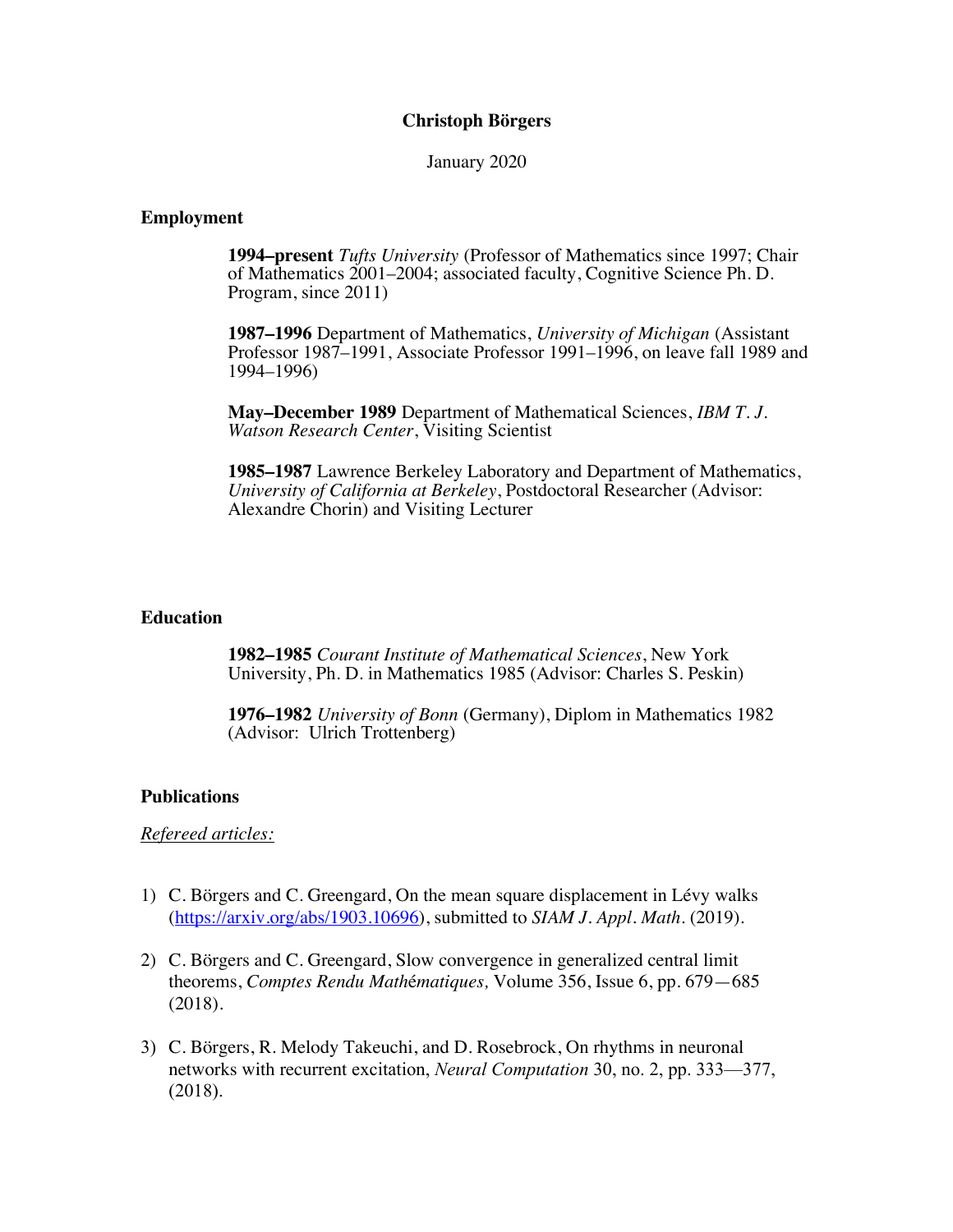- 4) A. Singer, G. Talei Franzesi, S. Kodandaramaiah, F. Flores, J. Cohen, A. Lee, C. Börgers, C. Forest, N. Kopell, and E. Boyden, Mesoscale-duration activated states gate spiking in response to fast rises in membrane voltage in the awake brain*, J. Neurophysiol,* jn.00116.2017. PMID 28566460 DOI: 10.1152/jn.00116.2017 (2017)
- 5) M. Carus-Cadavieco, M. Gorbati, L. Ye, F. Bender, S. van der Veldt, C. Kosse, C. Börgers, S. Y. Lee, C. Ramarishnan, Y. Hu, N. Denisova, F. Ramm, E. Volitaki, D. Burdakov, K. Deisseroth, A. Ponomarenko, and T. Korotkova, Gamma oscillations organize top-down signaling to hypothalamus and enable food seeking, *Nature* 542, 232—236 (2017).
- 6) C. Börgers, J. Li, and N. Kopell, Approximate, not perfect synchrony maximizes the downstream effectiveness of excitatory neuronal ensembles, *J. Math. Neurosci.* 4:10, DOI 10.1186/2190-8567-4-10 (2014)
- 7) J. Cannon, M. McCarthy, S. Lee, J. Lee, C. Börgers, M. A. Whittington, and N. Kopell, Rhythms and multiple modes of cognitive processing, *Eur. J. Neurosci.,*  doi:10.1111/ejn.12453 (2013)
- 8) T. Dugladze, N. Maziashvili, C. Börgers, S. Gurgenidze, U. Häussler, A. Winkelmann, C. A. Haas, J. C. Meier, I. Vida, N. Kopell, and T. Gloveli, GABAB autoreceptor-mediated cell-type specific reduction of inhibition in epileptic mice, *Proc. Natl. Acad. Sci. USA* 110, No. 37, 15073—15078 (2013)
- 9) S. Friedhoff, S. MacLachlan, and C. Börgers, Local Fourier analysis of space-time relaxation and multigrid schemes, *SIAM J. Sci. Comp.* 35, No. 5, S250—S276 (2013)
- 10) C. Börgers and A. Nectow, Exponential time differencing for Hodgkin-Huxley-like ODEs, *SIAM J. Sci. Comp.* 35, No. 3, B623—B643 (2013)
- 11) C. Börgers and B. Walker, Toggling between gamma-frequency activity and suppression of cell assemblies, *Frontiers Comp. Neurosci.*, doi: 10.3389/fncom.2013.00033 (2013)
- 12) C. Börgers, G. Talei Franzesi, F. LeBeau, E. Boyden, and N. Kopell, Minimal size of cell assemblies coordinated by gamma oscillations, *PLOS Computational Biology* 8(2): e1002362 (2012)
- 13) C. Börgers and S. MacLachlan, An angular multigrid method for computing monoenergetic particle beams in Flatland, *Journal of Computational Physics* 229, Issue 8, 2914—2931 (2010)
- 14) E. Munro and C. Börgers, Mechanisms of very fast oscillations in networks of axons coupled by gap junctions, *Journal of Computational Neuroscience* 28, No. 3, 539—555 (2010)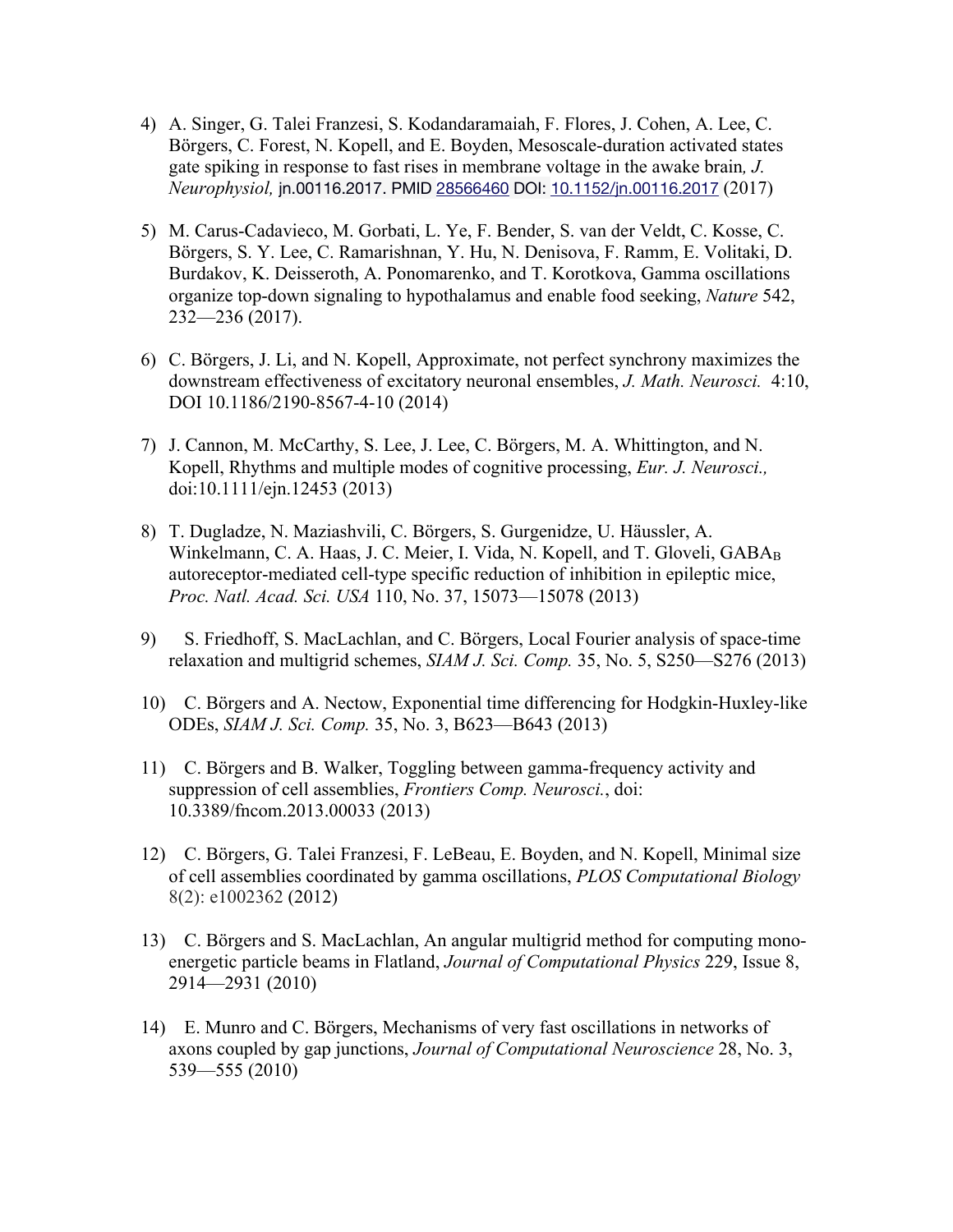- 15) C. Börgers, M. Krupa, and S. Gielen, The response of a population of classical Hodgkin-Huxley neurons to an inhibitory input pulse, *Journal of Computational Neuroscience* 28, No. 3, 509—526 (2010)
- 16) C. Börgers, S. Epstein, and N. Kopell, Gamma oscillations mediate stimulus competition and attentional selection in a cortical network model, *Proceedings of the National Academy of Sciences, USA* 105, No. 46, 18023-18028 (2008)
- 17) C. Börgers and N. Kopell, Gamma oscillations and stimulus selection, *Neural Computation* 20, 383–414 (2008)
- 18) E. Munro and C. Börgers, The axonal plexus: a description of the behavior of a network of neurons connected by gap junctions, Abstract, *BMC Neuroscience* 8 (Suppl. 2), 47 (2007)
- 19) C. Börgers, S. Epstein, and N. Kopell, Background gamma rhythmicity and attention in cortical local circuits: A computational study, *Proceedings of the National Academy of Sciences, USA* 102, No. 19, 7002–7007 (2005)
- 20) C. Börgers and N. Kopll, Effects of noise on rhythms in networks of excitatory and inhibitory neurons, *Neural Computation* 17, 557-608 (2005)
- 21) C. Börgers and N. Kopell, Synchronization in networks of excitatory and inhibitory neurons with sparse, random connectivity, *Neural Computation* 15, vol. 3, 509–539 (2003)
- 22) C. Börgers and E. T. Quinto, On the non-uniqueness of optimal radiation treatment plans, *Inverse Problems* 15, 1115–1138 (1999)
- 23) C. Börgers, Complexity of Monte Carlo and deterministic dose-calculation methods, *Phys. Med. Biol.* 43, 517–528 (1998).
- 24) C. Börgers, A fast iterative method for computing particle beams penetrating matter, *J. Comp. Phys.* 133, 323–339 (1997).
- 25) C. Börgers and E. W. Larsen, On the accuracy of the Fokker-Planck and Fermi pencil beam equations for charged particle transport, *Med. Phys.* 23, No. 10, 1–11 (1996)
- 26) C. Börgers and E. W. Larsen, Asymptotic derivation of the Fermi pencil beam equation, *Nucl. Sci. Eng.* 123, No. 3, 343–358 (1996)
- 27) C. Börgers and E. W. Larsen, The transversely integrated scalar flux of a narrowly focused particle beam, *SIAM J. Appl. Math* 55, 1–22 (1995)
- 28) C. Börgers and E. W. Larsen, The Fermi pencil beam approximation, in *Proceedings of International Conference on Mathematics and Computations, Reactor Physics, and Environmental Analysis*, Portland, Oregon, April 30 - May 4, 1995
- 29) C. Börgers and E. W. Larsen, Fokker-Planck approximation of monoenergetic transport processes, *Trans. Am. Nucl. Soc.* 71, 235–236 (1994)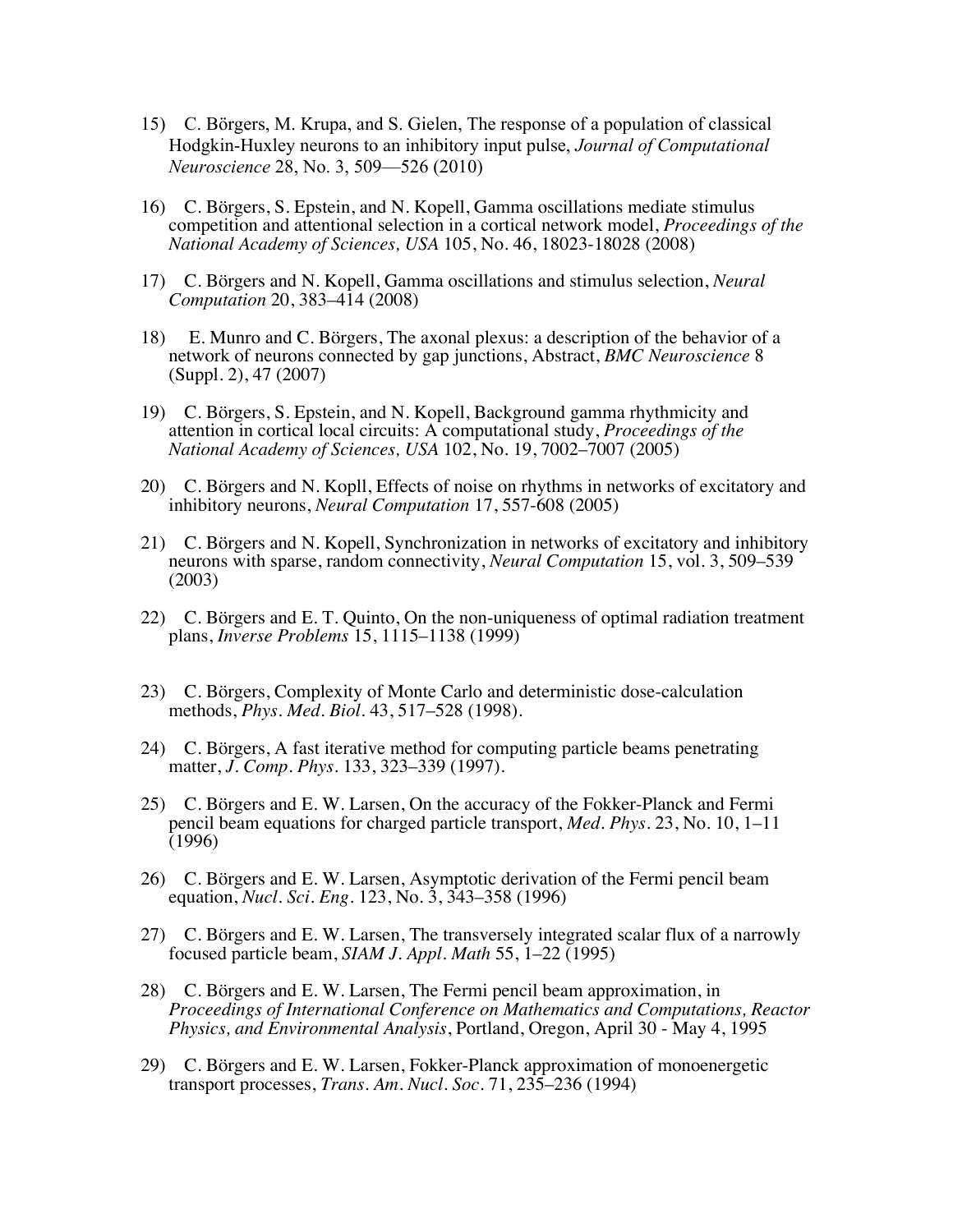- 30) C. Börgers and E. Thomann, Free molecular flow in thin domains, in "Proceedings of the Eighteenth International Symposium on Rarefied Gas Dynamics", *Progress in Astronautics and Aeronautics* 160, 523–531 (1994)
- 31) C. Börgers, C. Greengard, and E. Thomann, The diffusion limit of free molecular flow in thin plane channels, *SIAM J. Appl. Math.* 52, No. 4, 1057–1075 (1992)
- 32) C. Börgers, E. W. Larsen, and M. L. Adams, The asymptotic diffusion limit of a linear discontinuous discretization of a two-dimensional linear transport equation, *J. Comp. Phys.* 98, No. 2, 285–300 (1992)
- 33) C. Börgers, Generalized Delaunay triangulations of non-convex domains, *Computers Math. Appl.* 20, No. 7, 45–49 (1990)
- 34) C. Börgers, Domain imbedding methods for the Stokes equations, *Numer. Math.* 57, 435–451 (1990)
- 35) C. Börgers, A triangulation algorithm for fast elliptic solvers based on domain imbedding, *SIAM J. Numer. Anal.* 27, No. 5, 1187–1196 (1990)
- 36) C. Börgers and O. B. Widlund, On finite element domain imbedding methods, *SIAM J. Numer. Anal.* 27, No. 4, 963–978 (1990)
- 37) C. Börgers, On the numerical solution of the regularized Birkhoff equations, *Math. Comp.* 53, No. 187, 141–156 (1989)
- 38) C. Börgers, The Neumann-Dirichlet domain decomposition method with inexact solvers on the subdomains, *Numer. Math.* 55, 123–136 (1989)
- 39) C. Börgers and O. B. Widlund, A domain decomposition Laplace solver for internal combustion engine modeling, *SIAM J. Sci. Stat. Comp.* 10, No. 2, 211–226 (1989)
- 40) C. Börgers and C. S. Peskin, A Lagrangian fractional step method for the incompressible Navier-Stokes equations on a periodic domain, *J. Comp. Phys.* 70, No. 2, 397–438 (1987)
- 41) C. Börgers and C. S. Peskin, A Lagrangian method based on the Voronoi diagram for the incompressible Navier-Stokes equations on a periodic domain, in "The Free Lagrange Method", *Lecture Notes in Physics* 238, M. J. Fritts, W. P. Crowley, and H. Trease (eds.), 87–113, Springer-Verlag (1985)

#### *Book chapters:*

- 1) N. Kopell, C. Börgers, D. Pervouchine, P. Malerba, and A. B. L. Tort, Gamma and theta rhythms in biophysical models of hippocampal circuits, to appear in "Hippocampal Microcircuits: A Computational Modeler's Resource Book" (V. Cutsuridis, B. Graham, S. Cobb, and I. Vida, eds.), Springer-Verlag (2010).
- 2) C. Börgers, The radiation therapy planning problem, in "Computational Radiology and Imaging: Therapy and Diagnostics", *IMA Volumes in Mathematics and its Applications* **110**, C. Börgers and F. Natterer (eds.), 1–15 (1999)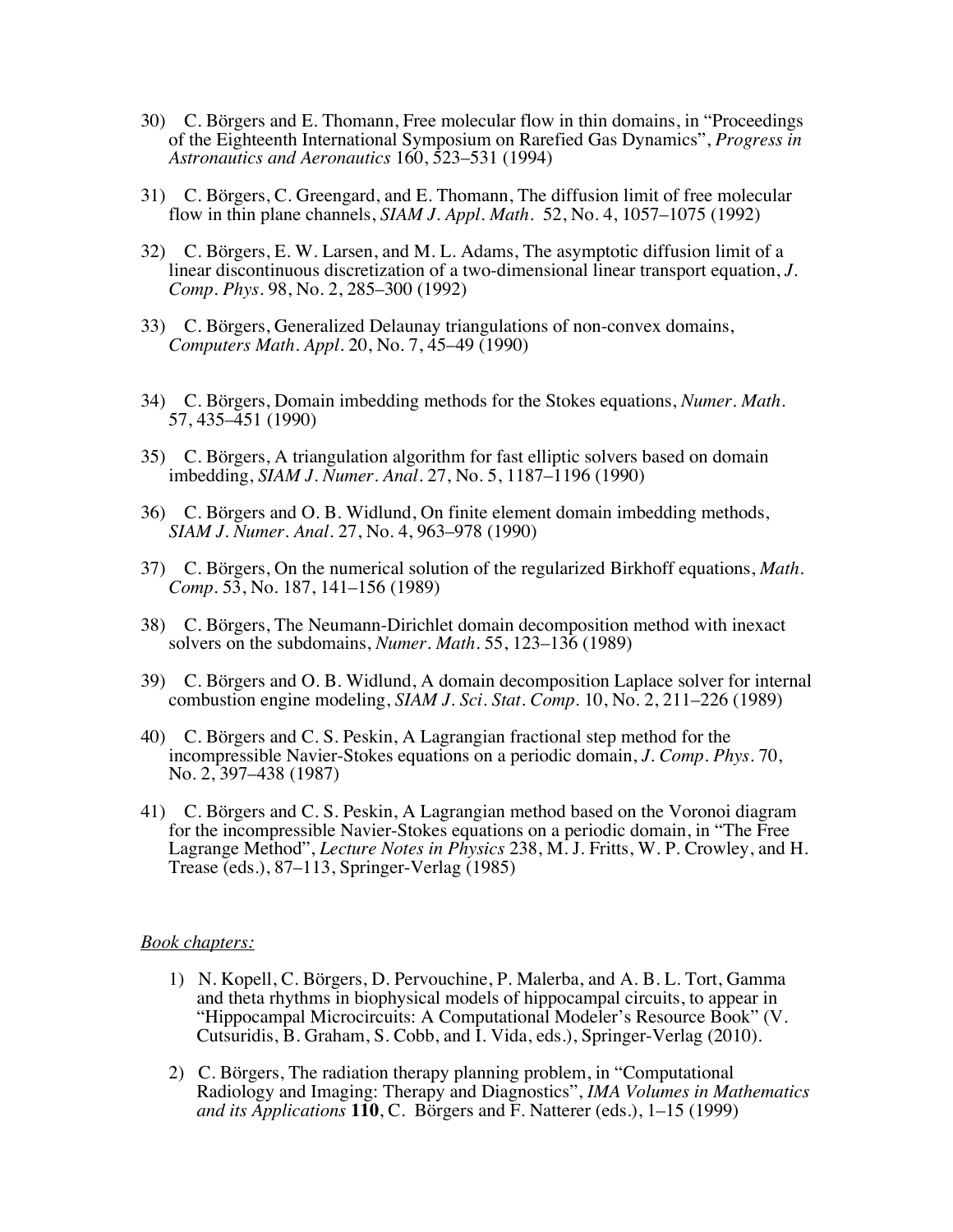### *Books authored:*

- 1) C. Börgers, "Mathematics of Social Choice: Voting, Compensation, and Division", *Society for Industrial and Applied Mathematics (SIAM),* 2009
- 2) C. Börgers, "An Introduction to Modeling Neuronal Dynamics", *Springer*, 2017
- 3) C. Börgers, "Numerical Linear Algebra for Undergraduate Students", under review, 2020

### *Book edited:*

C. Börgers and F. Natterer (eds.), "Computational Radiology and Imaging: Therapy and Diagnostics", *IMA Volumes in Mathematics and its Applications* **110**, Springer-Verlag (1999)

### **Conference and seminar presentations since 2005**

The mean square displacement in Lévy walks, *Colloquum of the Institut für Mathematische Stochastik, University of Göttingen,* June 2019 [invited talk]

Anomalous Diffusion, *Seminar on Probability and Dynamics, Department of Mathematics, Tufts University,* February 2019

Simple single winner election methods, *Southwestern Undergraduate Mathematics Research Conference (SUnMaRC)*, April 2018 [invited talk]

Functional roles of neuronal synchrony, *Department of Physics, Biophysics Group, University of Michigan,* Ann Arbor*,* April 2018 [invited talk]

Rhythms in neuronal networks with recurrent excitation, *Department of Mathematics, University of Michigan, Ann Arbor,* April 2018 [invited talk]

Rhythms in neuronal networks with recurrent excitation, *Department of Mathematics, University of Masssachusetts at Boston,* March 2018 [invited talk]

What is entropy, and why? *Tufts Undergraduate Mathematics Society,*  February 2018

Rhythms in neuronal networks with recurrent excitation, *Department of Mathematics, University of Masssachusetts at Amherst,* Novembe*r* 2017 [invited talk]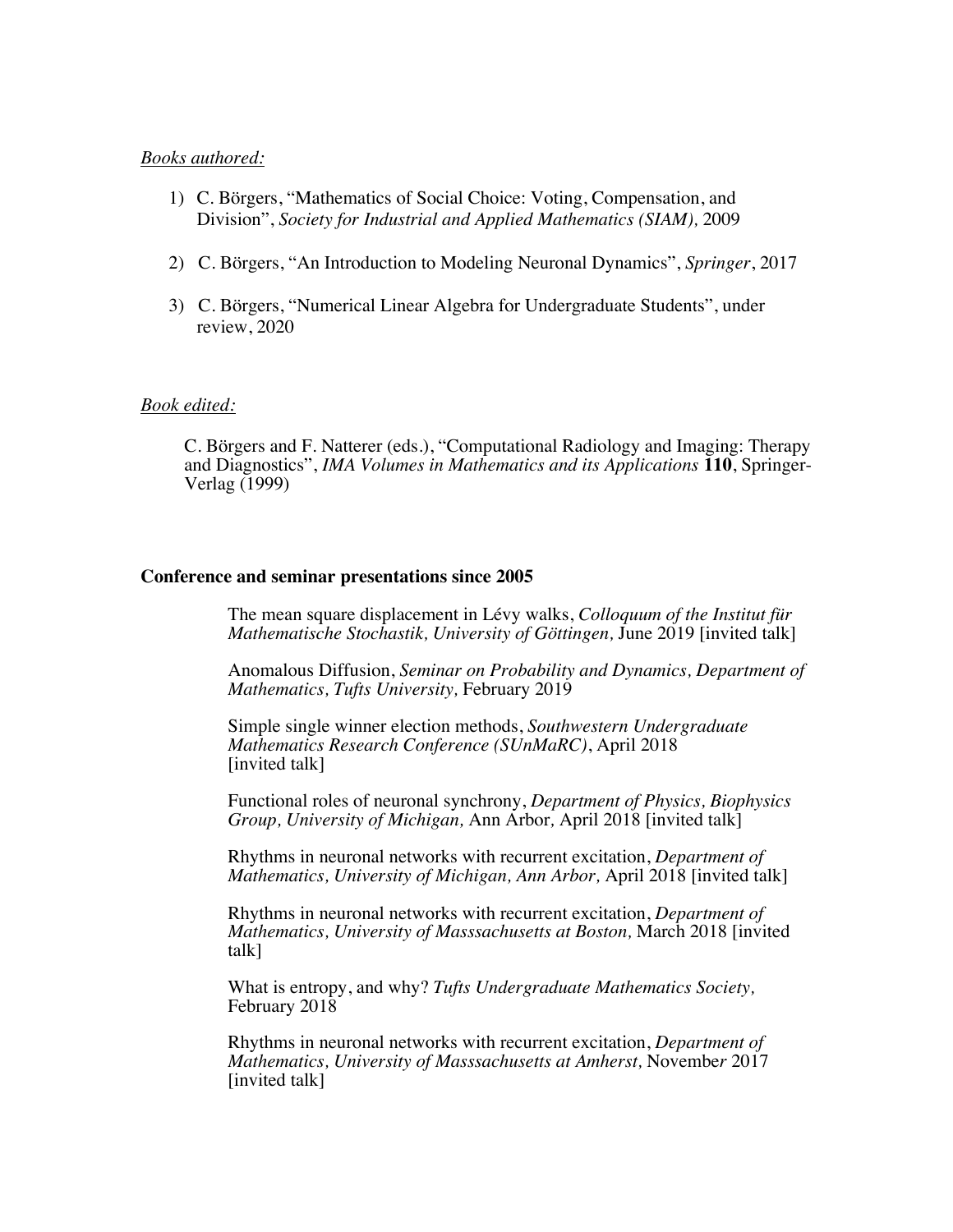Some thoughts on the effects of neuronal synchronization, *Computational Neuroscience 2017,* workshop on oscillations in neuronal systems, Antwerp, Belgium, July 2017 [invited talk]

Effects of recurrent excitation in neuronal network models, poster at Joint Mathematics Meetings 2017, Atlanta, GA (with R. Melody Takeuchi) [presented by Melody Takeuchi]

Recurrent excitation in rhythmic E-I networks, COSYNE workshops 2017, Snowbird, Utah, February 2017 [invited talk]

Recurrent excitation in reduced neuronal network models (with R. Melody Takeuchi and Daniel Rosebrock), SIAM National Meeting, Boston minisymposium in honor of Charles S. Peskin's 70th birthday, July 2016 [invited talk]

Abrupt transitions from low to high firing frequencies in neurons and neuronal networks, poster at Biology and Medicine through Medicine. Virginia Commonwealth University, May 2016 (with R. Melody Takeuchi) [presented by Melody Takeuchi]

Oscillatory modulation of action potential firing in hippocampal neurons of awake mice via periodic shunting inhibition, poster at the annual meeting of the Society for Neuroscience, Chicago, October 2015 (with Giovanni Talei-Franzesi, Annabelle Singer, Suhasa B. Kodandaramaiah, Ian R. Wickersham, Melina Tsitsiklis, Denis Bozic, Sunanda Sharma, Sean Batir, Nikita Pak, Greg Holst, Dmitriy Aronov, David Tank, Nancy Kopell, and Edward S. Boyden) [presented by Annabelle Singer]

Mathematics in Neuroscience, *Tufts University Open House*, October 2015

Gamma-rhythmic signaling between medial prefrontal cortex and lateral septum in behaving mice, poster at CRCNS Program Principal Investigators' Meeting, *Arizona State University*, October 2014 (with Tatiana Korotkova, Natalia Denisova, Alexey Ponomarenko, and Nancy Kopell) [presented by Tatiana Korotkova]

Gamma-rhythmic signaling between medial prefrontal cortex and lateral septum in behaving mice, *Workshop on oscillations in the central nervous system, Computational Neuroscience Annual Meeting, Quebec City,* July 2014 [invited talk]

Is synchrony really good for excitatory neuronal transmission?, *Leibniz Institute for Molecular Pharmacology, Charité, Berlin,* June 2014 [invited talk]

Why neuronal synchrony may not be such a good thing after all, *Carnegie-Mellon University*, May 2014 [invited talk]

What is computational neuroscience, and is it good for anything? *Department*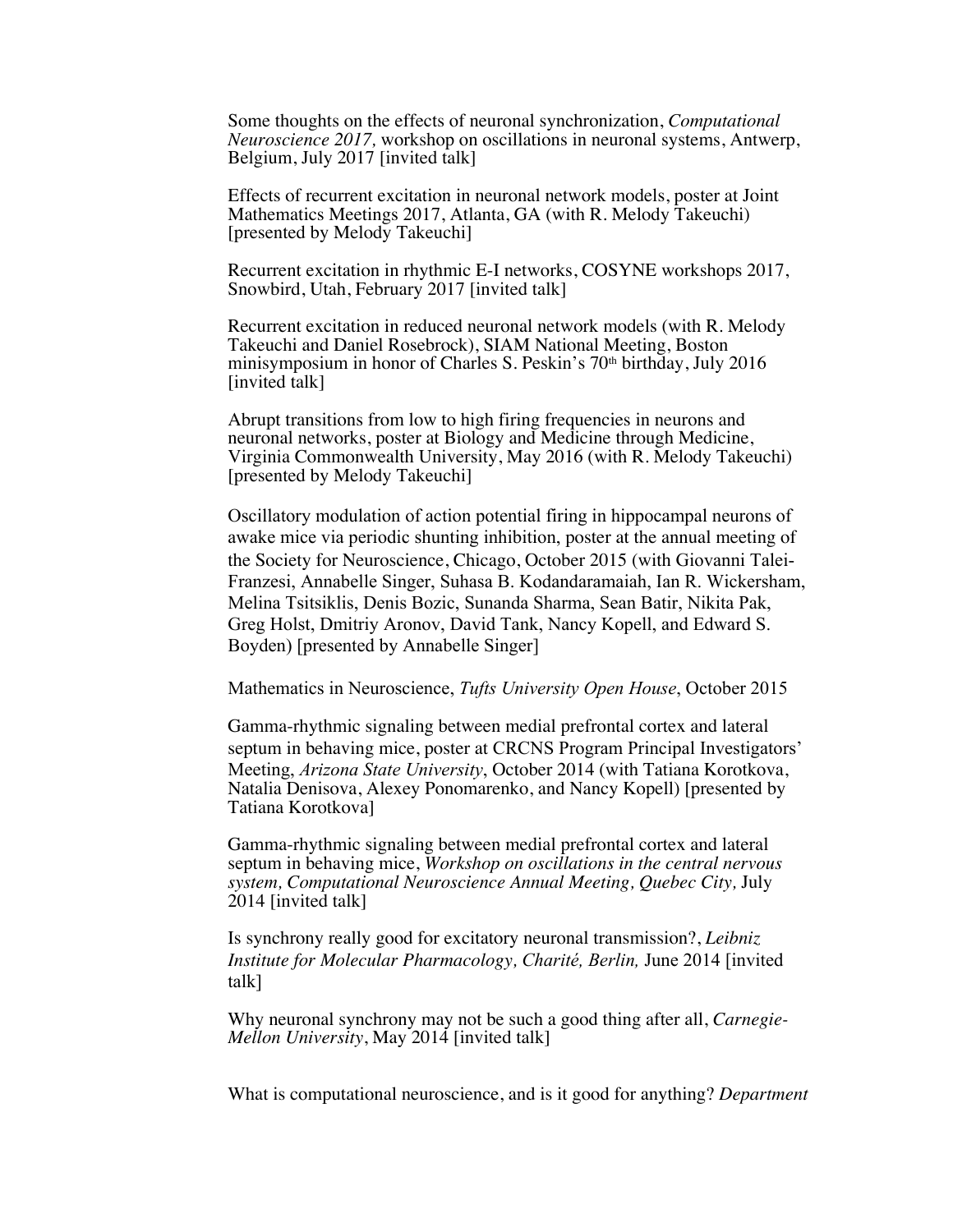*of Mathematics, Tufts University,* October 2013

What is computational neuroscience, and is it good for anything? *Department of Mathematics, Dartmouth College,* October 2013 [invited talk]

Toggling between gamma-frequency activity and suppression of cell assemblies, and the type of the fast-spiking inhibitory cells, *Institut National de Recherche en Informatique et Automatique (INRIA), Paris, France,* June 2013 [invited talk]

Modulation of neuronal networks by tonic inhibition, *Workshop on Slow-Fast Dynamics*, *CRM, Barcelona, Spain,* June 2013 [invited talk]

Toggling between gamma-frequency activity and suppression of cell assemblies, and the type of the fast-spiking inhibitory cells, *Workshop on Rhythms and Oscillations, Mathematical Biosciences Institute, Ohio State University,* March 2013 [invited talk]

Toggling between gamma-frequency activity and suppression in neuronal networks, *Computational Neuroscience Seminar, Boston University,* November 2012

GABAA receptor regulation of pyramidal cells in awake cortex, and a derived neurophysiologically realistic model, poster at the annual meeting of the Society for Neuroscience, New Orleans, October 2012 (with Junchol Park, Jie Li, Corina Bondi, Nancy Kopell, and Bita Moghaddam) [presented by Junchol Park]

Exponential time differencing for neuronal network simulations, poster at the SIAM National Meeting, Minneapolis, July 2012 (with A. Netcow)

Gamma rhythms, theta rhythms, and baths of inhibition, CRCNS Program Principal Investigators' Meeting, *Washington University*, June 2012 (with Jie Li, Junchol Park, Corina Bondi, Bita Moghaddam, and Nancy Kopell) [presented by Jie Li]

On the size of cell assemblies and the loss of gamma rhythms, poster at the annual retreat of the Boston-area Cognitive Rhythms Collaborative (CRC), April 2012 (with G. Franzesi, E. Boyden, and N. Kopell)

Brain rhythms and mathematics, *Tufts University, Jumbo Days*, April 2012

On the size of cell assemblies and the loss of gamma rhythms, poster at the annual meeting of the Society for Neuroscience, Washington, D.C., November 2011 (with G. Franzesi, E. Boyden, and N. Kopell) [presented by G. Franzesi]

On the size of cell assemblies and the loss of gamma rhythms, poster at CRCNS Program Principal Investigators' Meeting, *Princeton University*, October 2011 (with G. Franzesi, E. Boyden, and N. Kopell)

Mathematics of social choice, *Tufts University* (Osher Institute for Lifelong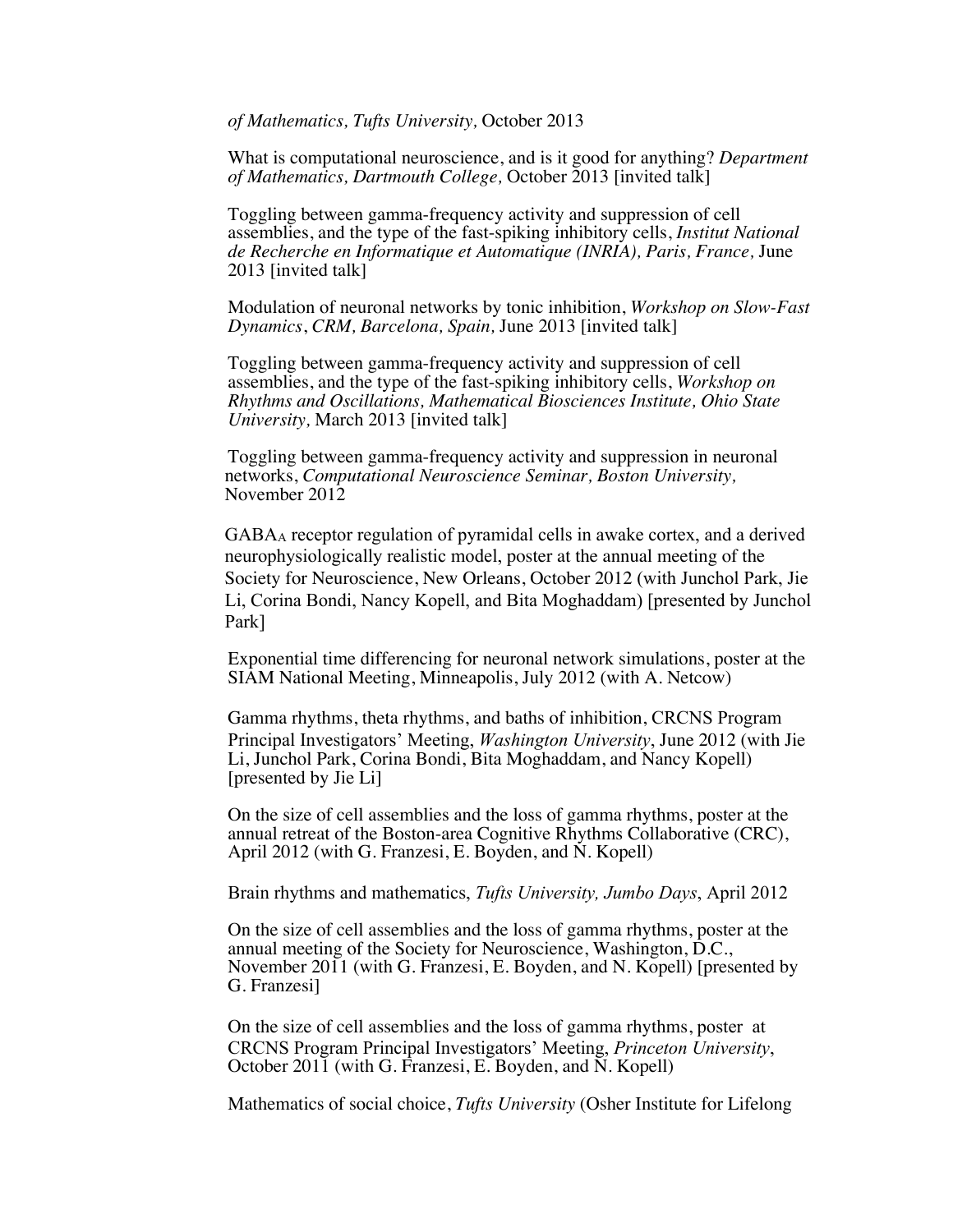Learning), October 2011

Loss of gamma rhythms in networks of excitatory and inhibitory neurons, *Harvard Medical School, VA Boston Healthcare System, Seminar of the Laboratory of Neuroscience*, September 2011 [invited talk]

Angular multigrid methods for model transport problems with strongly forward-peaked scattering, *International Congress for Industrial and Applied Mathematics*, Vancouver, July 2011 [invited talk in a minisymposium]

Minimal size of cell assemblies coordinated by gamma oscillations, *Computational Neuroscience Seminar, Ecole Normale Superieure, Paris, France,* June 2011 [invited talk]

Brain rhythms and mathematics, *Tufts University, April Open House*, April 2011

Mathematics of social choice, Tufts University, Tisch Library *Author Talk*, February 2011

Gamma rhythms with stochastic drive, *Joint Mathematics Meetings 2011*, New Orleans, January 2011 [invited talk in a minisymposium]

Breakdown of gamma oscillations as the number of driven cells becomes too small, *Computational Neuroscience Seminar, Center for Biodynamics, Boston University*, October 2010

Dynamical properties of gamma-frequency cell assemblies in the hippocampus probed with optical neural control and computational modeling, poster at CRCNS Program Principal Investigators' Meeting, Johns Hopkins University, June 2010 (with G. Franzesi, A. Tort, X. Qian, M. Li, X. Han, N. Kopell, F. Lebeau, M. Whittington, and E. Boyden)

Deterministic radiation dose calculations, *Radiation Physics Seminar, Massachusetts General Hospital*, Boston, May 2010 [invited talk]

Brain rhythms and mathematics, *Tufts University, April Open House*, April 2010

Brain rhythms and mathematics, *Tufts University, CSEMS (Computer Science, Engineering, and Mathematics Scholars) program for minority and first generation college students*, March 2010

Dynamical properties of gamma-frequency cell assemblies in the hippocampus probed with optical neural control and computational modeling, contributed poster at meeting of Society for Neuroscience, October 2009 (with G. Franzesi, X. Qian, M. Li, X. Han, N. Kopell, F. Lebeau, M. Whittington, and E. Boyden) [presented by Nancy Kopell] An angular multigrid method for monoenergetic particle transport with anisotropic scattering in Flatland, *Workshop on Multigrid Methods for*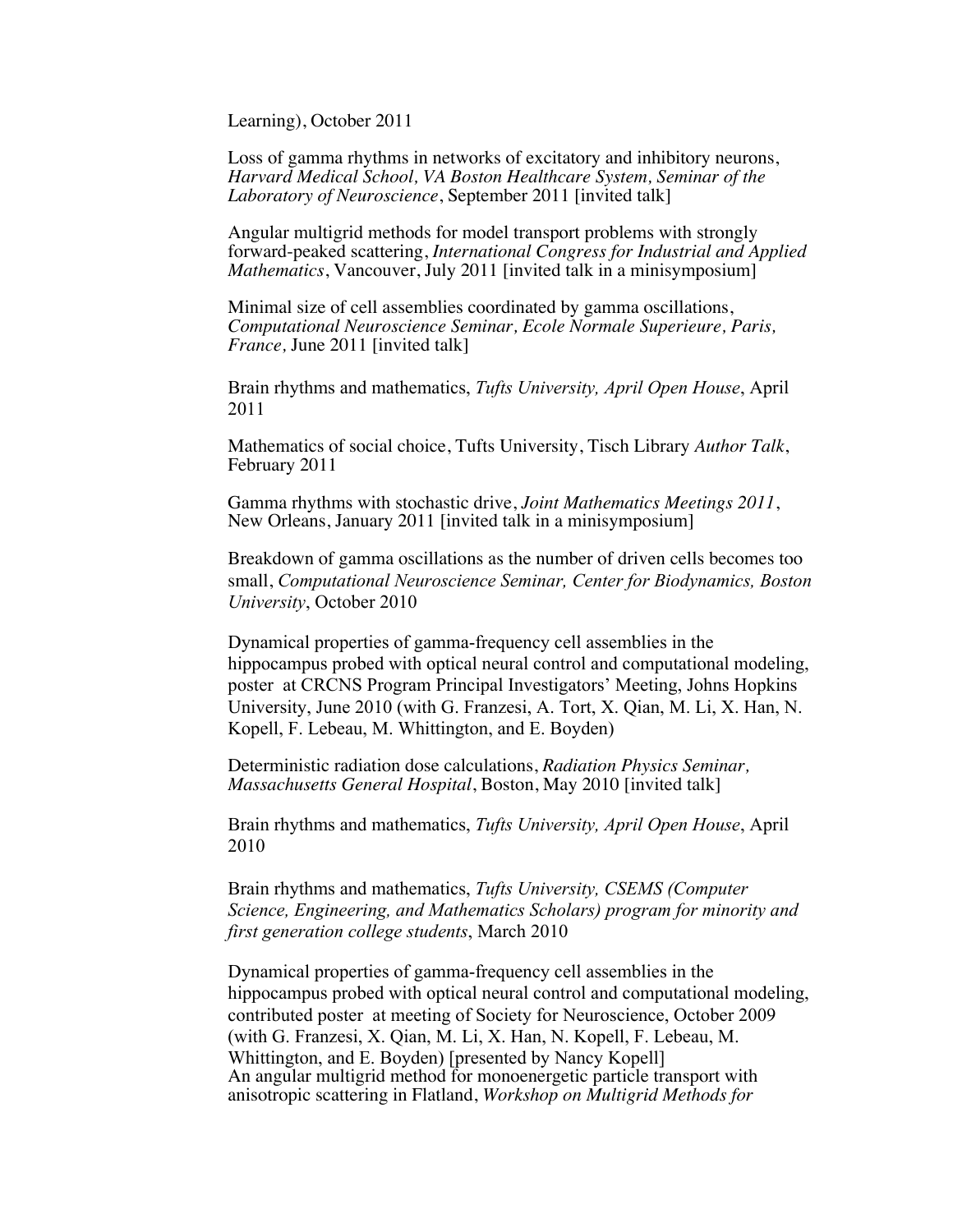*Transport Problems*, Boulder, Colorado, October 2009 [invited talk]

Modeling possible roles of gamma oscillations in attention, *Gabriel Kreiman's Lab Meeting, Harvard Medical School, Boston,* September 2009 [invited talk]

Synchronization of type II neurons by inhibitory pulses, *Workshop on Brain Waves, Lorenz Center, University of Leiden, Netherlands*, June 2009 [invited talk]

The response of a classical Hodgkin-Huxley neuron to a pulse of inhibition, *Sixth Annual Conference on Frontiers in Applied and Computational Mathematics, NJIT, June 2009* [invited talk in a minisymposium]

Protection of Neuronal Signaling Against Distractors Through Gamma-Frequency Coherence, *SIAM Conference on Applications of Dynamical Systems*, Snowbird, Utah, May 2009 [invited talk in a minisymposium)

The response of a classical Hodgkin-Huxley neuron to a pulse of inhibition, *Computational Neuroscience Seminar, Center for Biodynamics, Boston University*, April 2009

Brain rhythms and mathematics, *Tufts University, April Open House*, April 2009

Probing mechanisms of gamma rhythmogenesis with cell type-specific optical neural control, contributed poster at COSYNE meeting, April 2009 (with G. T. Franzesi, X. Qian, M. Li, X. Han, N. Kopell, F. LeBeau, M. Whittington, and E. Boyden) [presented by Giovanni Franzesi]

Stimulus competition via transition from synchrony to asynchrony, *SIAM Meeting on Life Sciences*, Montreal, August 2008 [invited talk in a minisymposium]

Cortical rhythms, *Institute for Mathematics and its Applications, University of Minneapolis, Workshop on Mathematical Neuroscience*, Minnesota, June 2008 [two invited lectures]

Gamma oscillations and attention, *Colloquium talk in the Department of Electrical Engineering, Mathematics, and Computer Science, Universiteit Twente*, Enschede, Netherlands, November 2007 [invited talk]

Some thoughts on deterministic dose calculation, *Radiation Physics Seminar, Massachusetts General Hospital*, Boston, July 2007 [invited talk]

Gamma oscillations and attention, *Workshop on Mathematical Neuroscience, University of British Columbia*, Vancouver, Canada, June 2007 [invited talk]

Gamma oscillations and attention, *SIAM Conference on Applications of Dynamical Systems*, Snowbird, Utah, May 2007 [invited talk in a minisymposium]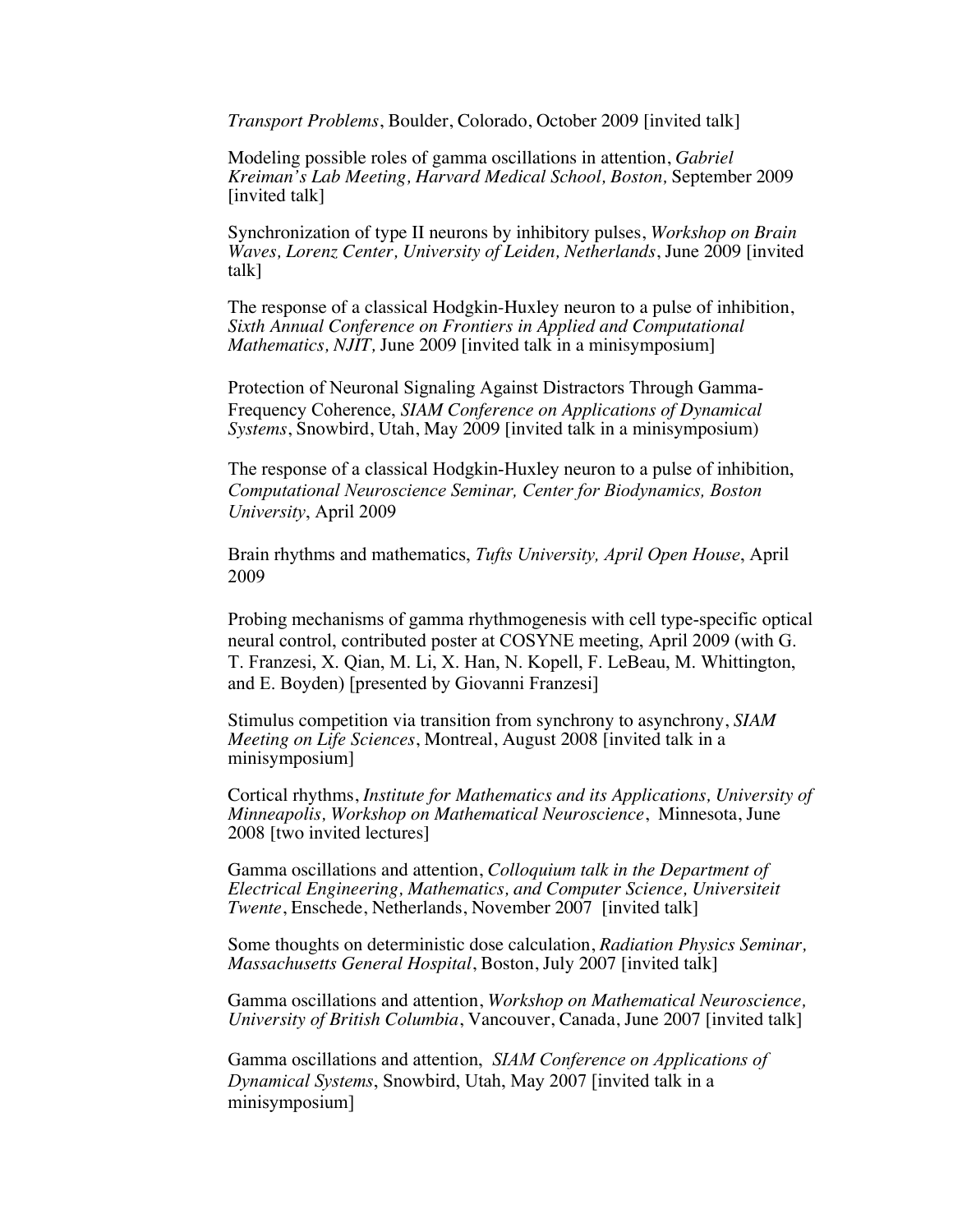Gamma oscillations and attention, *Applied mathematics seminar, Department of Mathematics, University of Michigan*, Ann Arbor, Michigan, October 2006 [invited talk]

Gamma oscillations and attention, *Conference in honor of the 60th birthday of Charles S. Peskin, Courant Institute, New York University*, New York, October 2006 [invited talk]

Reduced models of networks of electrically coupled neurons, *SIAM Meeting on Life Sciences*, Raleigh, North Carolina, July 2006 [contributed talk]

The role of neuronal coherence in attentional processing, *SIAM National Meeting*, Boston, July 2005 [contributed talk]

Background gamma rhythmicity and attention in a local cortical circuit model, *Computational Neuroscience Meeting*, Madison, Wisconsin, July 2005 [contributed poster presentation]

Persistent gamma oscillations and their possible role in attention, *SIAM Conference on Applications of Dynamical Systems*, Snowbird, Utah, May 2005 [invited talk in a minisymposium]

Computational modeling of gamma oscillations in the brain, *Colloquium, Mathematics Department, University of Hong Kong*, March 2005 [invited talk]

# **External grants**

NIH (CRCNS program), "Interneurons mediating neocortical gamma rhythms and cell assemblies" (PIs: Nancy Kopell, Ed Boyden, Christoph Börgers; institutions: Boston University, MIT, Tufts University), approximately \$95,000 per year over a five-year period to Tufts, 9/1/2009 through 8/31/2015

NSF (Division of Mathematical Sciences, Computational Mathematics program): "Fast Multigrid Solvers for Forward-Peaked Transport" (PI: Scott MacLachlan, co-PI: Christoph Börgers), \$280,000, 9/1/2010 through 8/31/2015

NSF grant DMS-0418832, "Modeling and analysis of persistent gamma rhythms and their role in sustainted attention" (PI: Christoph Börgers; institution: Tufts University), 8/1/2004 through 7/31/2008, \$205,000